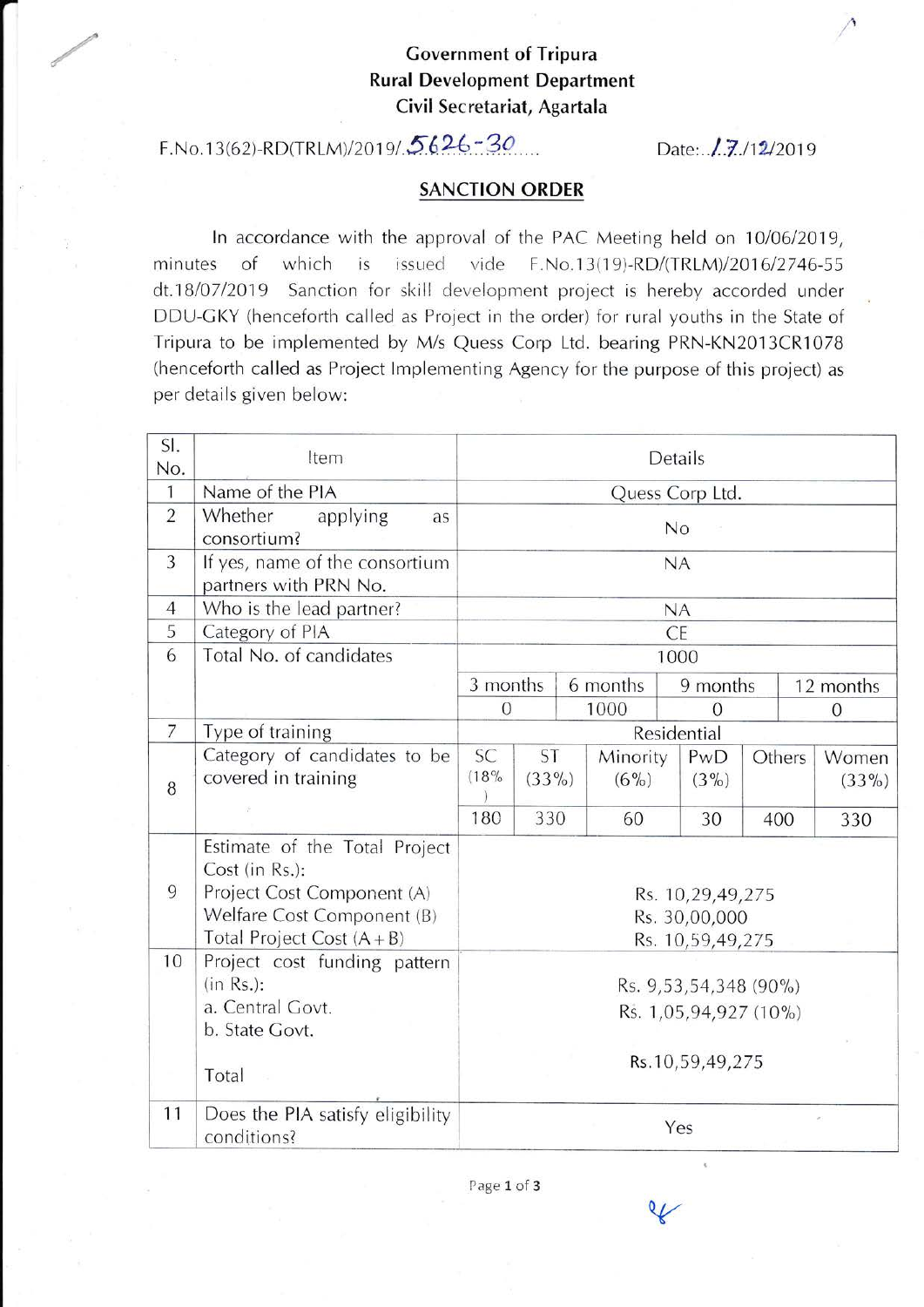| 12 | Has the PAA recommended<br>the project?               | <b>NA</b>                                                                                                                                                                                                                                                                                                                                                                                                                         |
|----|-------------------------------------------------------|-----------------------------------------------------------------------------------------------------------------------------------------------------------------------------------------------------------------------------------------------------------------------------------------------------------------------------------------------------------------------------------------------------------------------------------|
| 13 | Whether<br>the<br>PAC<br>has<br>approved the project? | Yes, in the meeting held on 21.06.2019.                                                                                                                                                                                                                                                                                                                                                                                           |
| 14 | Districts to be covered                               | West Tripura-150, North Tripura-160, South<br>Tripura-80, Dhalai-200, Khowai-170, Sepahijala-<br>100, Unakoti-50, Gomati-90                                                                                                                                                                                                                                                                                                       |
| 15 | <b>Training Center Location</b>                       | West Tripura -4                                                                                                                                                                                                                                                                                                                                                                                                                   |
| 16 | Trades to be covered                                  | Food & Beverage Service-<br>Steward(THC/Q0301)-300-II<br>Front Office Executive(THC/Q0109)-340<br>Housekeeping Executive(THC/Q0208)-200<br>Sewing Machine Operator(AMH/Q0301)-270-I<br>Inline Checker(AMH/Q0102)-270 Fabric Cutter -<br>Furnishing<br>Apparel, Made-Ups & Home<br>(AMH/Q1510)-300<br>Retail Sales Associate (RAS/Q0104)-280-II<br>Retail Trainee Associate (RAS/Q0103)-280<br>Distributor Salesman(RAS/Q0604)-280 |
| 17 | Duration of the project                               | 3 years                                                                                                                                                                                                                                                                                                                                                                                                                           |
| 18 | <b>Third Party Certification</b>                      | <b>SSC</b>                                                                                                                                                                                                                                                                                                                                                                                                                        |

2. Total fund i.e. Rs.10,59,49,275 (Rupees Ten Crore Fifty Nine Lakh Forty Nine Thousand Two Hundred Seventy Five) only which shall be released to the Project Implementing Agency in four installments in the ratio of 25:50:15:10 subject to provisions of DDU-GKY Guidelines, 2016.

3. The Project Implementing Agency shall submit a Performance Guarantee from a Nationalized Bank for Rs.66,21 ,830 (Rupees Sixty Six Lakh Twenty One Thousand Eight Hundred Thirty) only (a minimum value of 6.25% of the total approved cost, as per notification No.50/2017 dt.13.09.2017 of the Rural Skills Division, MoRD) at the time of signing the MoU.

4. For better project management the first installment (25%) of fund amounting to Rs.2,64,87,319 ( Rupees Two Crore Sixty Four Lakh Eighty Seven Thousand Three Hundred Nineteen only) comprising of Central Share of Rs.2,38,38,587 (Rupees Two Crore Thirty Eight Lakh Thirty Eight Thousand Five Hundred Eighty Seven) only is (90%) and State Share of Rs.26,48,732 (Rupees Twenty Six Lakh Forty Eight Thousand Seven Hundred Thirty Two) only is (10%). In pursuance to the memorandum issued vide F.No.13(19)-RD(TRLM)/2019/4717-21 Dated, 23/09/2019 the  $1<sup>st</sup>$  installment shall be released to the Project Implementing Agency in the following pattern:-

i) 15% Rs.1,58,92,391 (Rupees One Crore Fifty Eight Lakh Ninety Two Thousand Three Hundred Ninety One) only on signing of MoU after submission of Bank Guarantee  $@$  6.25% of the total project cost.